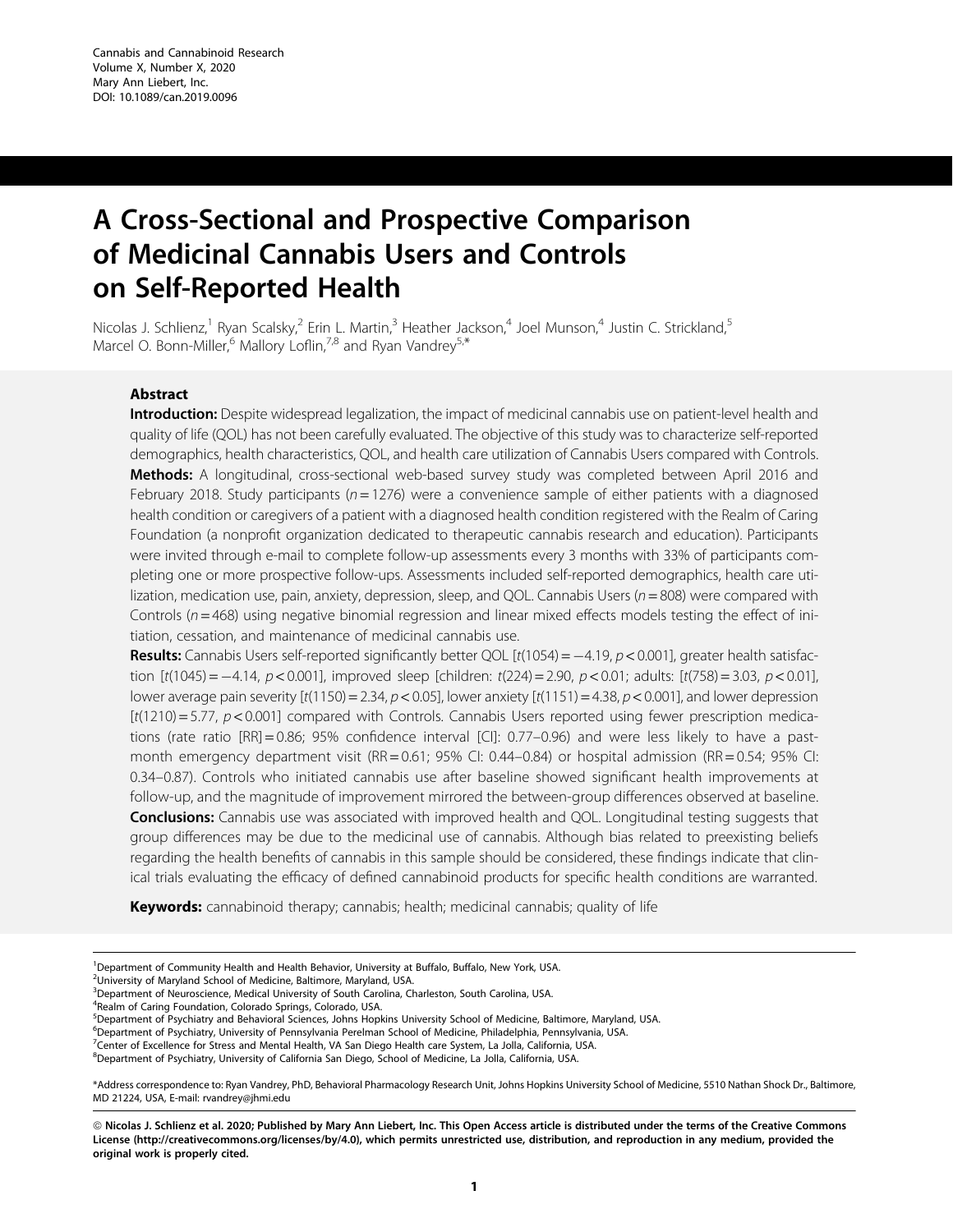The legalization of cannabis for medicinal use without clinical trials to demonstrate safety and efficacy is unprecedented, yet widespread, and presents significant regulatory challenges.<sup>1</sup> In the United States, more than 2.1 million individuals are registered with state medicinal cannabis use programs and use cannabis for over 40 different health conditions.<sup>2,3</sup> The cannabis plant consists of hundreds of distinct chemicals, 120 of which are unique to the cannabis plant (i.e., phytocannabinoids).4,5

The two most prevalent phytocannabinoids are  $\Delta^9$ tetrahydrocannabinol (THC) and cannabidiol (CBD). THC produces many of the hallmark effects associated with cannabis intoxication (e.g., euphoria, increased appetite, dry mouth, paranoia, cognitive impairment), and is believed to drive the abuse liability of cannabis.<sup>6</sup> CBD, in contrast, does not produce THC-like intoxicating effects, has low/no abuse liability, and has been associated with relatively few acute adverse effects in human clinical trials, although additional safety data in longer duration trials and populations without a large number of concomitant medications are desired.7,8

Although specific pharmaceutical formulations of both THC (for anorexia associated with weight loss in patients with AIDS, or nausea and vomiting associated with cancer chemotherapy) and CBD (Dravet syndrome or Lennox/Gastaut syndrome) have been approved by the Food and Drug Administration (FDA), demand for alternative cannabis products has proliferated. Cannabis legalization has yielded a retail market of products that vary by formulation (e.g., dried flowers, cannabis oils/tinctures intended for oral ingestion, cannabis-infused food and beverage products, concentrated extracts, and topical/transdermal products), method of administration (e.g., smoked, vaporized, swallowed), and chemical composition (e.g., THCdominant, CBD-dominant, or balanced THC/CBD).

The public health ramifications of medicinal cannabis legalization warrant considerable attention and investment. Prior studies have documented modest increases in cannabis use at the population level following legalization, particularly among older adults, despite a decrease in the rate of Cannabis Use Disorder among users.<sup>9,10</sup> Mixed results have been observed with respect to opioidsparing effects of medicinal cannabis legalization.<sup>11-14</sup> Epidemiological studies indicate that motor vehicle accidents and emergency department (ED) visits have increased within states that have legalized cannabis, although the relatedness of cannabis legalization to these changes continues to be debated.<sup>15,16</sup> Importantly though, the impact of medicinal cannabis legalization at the level of individual cannabis users is poorly understood.

Observational research methods are ideally suited to evaluate the health effects of medicinal cannabis use broadly, and provide a pathway for identifying specific health conditions and/or cannabis product characteristics that warrant additional study through traditional drug development approaches (i.e., randomized, controlled trials).<sup>17,18</sup> Prior studies have examined the health and demographic characteristics of medicinal cannabis users, and/or described cannabis product selection or use behaviors among medicinal cannabis users,<sup>19-23</sup> but have lacked an adequate control group. The aim of the present study was to compare a large convenience sample of medicinal cannabis users to a control group of individuals considering medicinal cannabis use on self-reported measures of health. Additional prospective, longitudinal comparisons within a subsample of cannabis users and controls evaluated the impact of initiation, cessation, and maintenance of medicinal cannabis use on standardized health measures.

# Methods

# Research setting

This study was conducted by the Realm of Caring Foundation (Colorado Springs, CO), a nonprofit organization dedicated to therapeutic cannabis research and education, in collaboration with the Johns Hopkins University School of Medicine (Baltimore, MD). The Realm of Caring Foundation is a resource for those seeking information related to the use of cannabis for therapeutic purposes. Participants were recruited from the Realm of Caring Foundation patient registry and social media posts made by the organization. These participants included both those who were already using a cannabis product and those considering initiation of medicinal cannabis product use. Participants completed assessments through web-based surveys (Qualtrics, Provo, UT). The study was approved by the Johns Hopkins University IRB and informed consent was obtained as part of the survey.

# Participants

Participants ( $n = 1276$ ) were enrolled between April 2016 and February 2018. Of these, 524 were adult patients who used cannabis for medicinal purposes and 284 were adult caregivers of children or dependent adults who used cannabis for medicinal purposes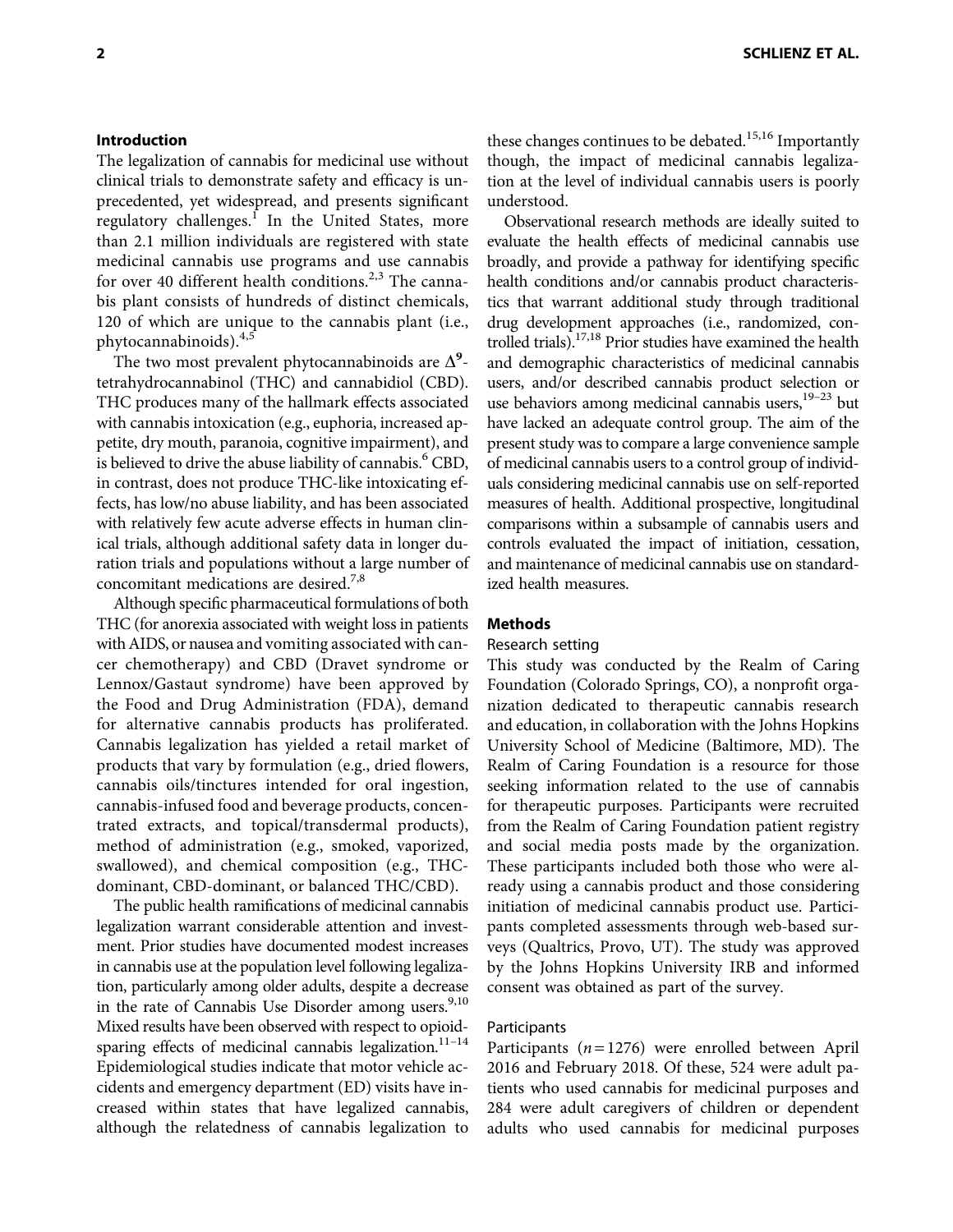(Cannabis Users;  $n = 808$ ). The control group consisted of 271 adult patients who were considering, but had not yet initiated therapeutic use of cannabis, and 197 adult caregivers who were considering therapeutic use of cannabis for a dependent child or adult patient (Controls;  $n = 468$ ). All participants self-reported that they or their dependent patient had a diagnosed health condition at the time of the baseline assessment. Note that we differentially refer to participants (those who completed the study assessments) and patients (individuals with health conditions) throughout the article.

### Study measures

Participants completed a web-based survey that measured several content areas. Adult patients who were capable self-reported all information. Caregivers completed study assessments based on observations of the dependent patient, either adult or child, under their care. Demographic information included the age, sex, race/ethnicity, place of residence, marital status, and highest level of education completed (limited to patients age 18 and over) of the patient. The primary diagnosed health condition for which the patient was using, or considering medicinal cannabis use, was recorded. Daily dose, frequency of use, and route of administration were recorded, to the extent possible, for current prescription medication, over-the-counter (OTC) medication, and cannabis products. Participants reported past-month outpatient health care visits, ED visits, and hospital admissions, as well as past-month sick days taken from work/school. Validated assessments were used to assess past-month quality of life (World Health Organization Qualityof-Life assessment; score-range: 1–5 for individual items and 4–20 for composite scores; WHOQOL-BREF $^{24}$ ), pain (Numeric Pain Rating Scale; score-range: 0–10; NPRS<sup>25</sup>), anxiety and depression (Hospital Anxiety and Depression Scale; score-range:  $0-21$ ;  $HADS<sup>26</sup>$ ), and sleep (Pittsburgh Sleep Quality Index $27$  [PSQI]) for adults; score-range: 0–21; Children's Sleep Habits Questionnaire-Abbreviated<sup>28,29</sup> (CSHQ-A) for children; score-range: 22-110.<sup>a</sup> Participants who completed the survey each month were entered into a raffle to win one of twenty \$50 gift cards.

Following baseline survey completion, participants were prompted through e-mail to complete follow-up

assessments at 3-month intervals. Approximately one-third of participants completed at least one followup assessment (32.6%) at an average of 284 days following baseline. On average, these participants completed 1.8 assessments (median = 1).

### Data analyses

Patients were classified as Cannabis Users or Controls based on self- or caregiver-reported current cannabis use at baseline. There were no differences in study findings when controlling for self-reported versus caregiver report, therefore results are presented without categorizing by data source. Descriptive statistics were used to summarize patient demographics, primary health condition, and cannabis use characteristics. Independent-samples t-tests and chi-square tests of independence were used to examine differences between Cannabis Users and Controls for continuous and categorical variables, respectively. For count variables (i.e., medication use, outpatient visits, ED visits, hospital admissions, sick days from work/school), negative binomial regressions were conducted. The Benjamini/Hochberg procedure<sup>30</sup> was used to control Type I error associated with multiple comparisons. All results remained significant after controlling for the false discovery rate. Longitudinal data (all completed followup assessments) were analyzed using linear mixed effects model parameterizing a between- and withinperson effect of medicinal cannabis use on health symptoms $31$  as well as accounting for the effect of time independent of medicinal cannabis use status (see Supplementary Materials for additional details about this methodology). These models differentiated and tested the (1) relation of the average prevalence of medicinal cannabis use reported throughout the analyzed period (between-subject effects) and (2) the relation of time-specific deviations in medicinal cannabis use on health symptoms (e.g., initiation or cessation of use; within-subject effects). Longitudinal analysis of CSHQ-A scores was not conducted due to the low number and density of follow-up assessments for patients under age 18 ( $n = 114$  follow-ups from 77 participants) as well as the infrequent report of cannabis cessation among children in the Cannabis User group  $(n=3)$ . Inclusion of patient demographic (age, gender, race) and assessment (self-report vs. observer report) covariates in mixed effects model did not alter the pattern of findings or their significance. All models were conducted in R statistical language using the *nlme* package. $32$ 

<sup>&</sup>lt;sup>a</sup> Clinical cutoffs by scale: HADS score of 8 or higher is associated with clinical diagnosis; PSQI score of 5 or higher indicates significant sleep disturbance; there are no widely accepted clinical cutoffs for the WHOQOL-BREF, NPRS, or CSHQ-A.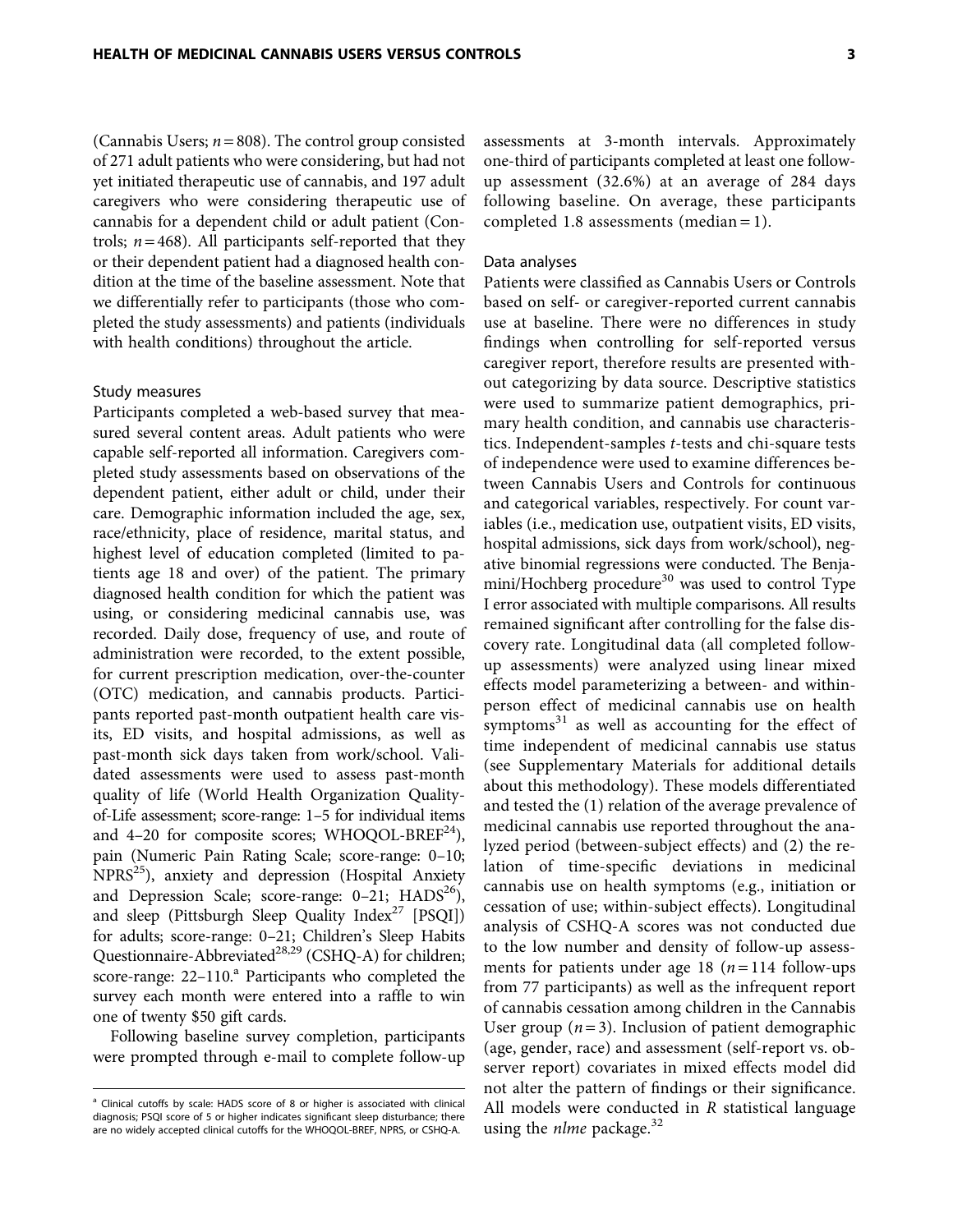# Results

### Patient characteristics

Cannabis Users and Controls were similar on major demographic characteristics (Table 1). Patients were predominantly Caucasian (79%), female (63%), and most patients age 18 or older had a greater than high school education. Cannabis Users were significantly older than Controls  $[t(1274) = -2.31, p < 0.05]$ , with a mean age of 38 versus 35 years, respectively, and were more likely to report a history of nontherapeutic cannabis use (e.g., past-month nontherapeutic cannabis use was 10% vs. 5%, respectively).

### Primary health condition

The primary self-reported diagnosed health condition for which participants used cannabis, or considered cannabis use, was categorized into one of seven broad health categories (Table 2) due to the incredible diversity of diagnosed health conditions reported by study participants. Cannabis Users and Controls did not significantly differ with respect to type of primary health condition  $(\chi^2$  [6, n = 1274] = 7.77, p = 0.35). The most frequently endorsed health conditions were neurological (e.g., epilepsy, multiple sclerosis), chronic pain (e.g., fibromyalgia, chronic back pain), and psychiatric (e.g., anxiety, depression, post-traumatic stress disorder) disorders.

### Table 1. Participant Demographics

|                                          | Cannabis users<br>$(n = 808)$ | Controls<br>$(n=468)$ | р      |
|------------------------------------------|-------------------------------|-----------------------|--------|
| Age                                      |                               |                       |        |
| Mean (SD)                                | 38 (20)                       | 35 (21)               | < 0.05 |
| Range; n (%) below age 18 1-86; 175 (22) |                               | 1-82; 136 (29)        |        |
| Sex, $n$ $(\%)$                          |                               |                       |        |
| Male                                     | 298 (37)                      | 177 (38)              | 0.71   |
| Female                                   | 510 (63)                      | 291 (62)              |        |
| Race, $n$ $(\%)$                         |                               |                       |        |
| Caucasian                                | 637 (79)                      | 372 (79)              | 0.48   |
| African American                         | 16(2)                         | 18(4)                 |        |
| Hispanic/Latino                          | 38 (5)                        | 27(6)                 |        |
| Other                                    | 75 (9)                        | 43 (9)                |        |
| Not reported                             | 42 (5)                        | 11(2)                 |        |
| Education (among age $\geq$ 18), n (%)   |                               |                       |        |
| High school or less                      | 106 (17)                      | 68 (20)               | 0.05   |
| Some college                             | 133 (21)                      | 78 (23)               |        |
| Undergraduate degree                     | 183 (29)                      | 87 (26)               |        |
| Graduate degree                          | 123 (19)                      | 56 (17)               |        |
| Trade/technical training                 | 51 (8)                        | 30(9)                 |        |
| Not reported                             | 37 (6)                        | 13(4)                 |        |
| Nontherapeutic cannabis use, $n$ (%)     |                               |                       |        |
| Lifetime                                 | 250 (31)                      | 113 (24)              | 0.01   |
| Past year                                | 111 (14)                      | 42 (9)                | 0.01   |
| Past month                               | 79 (10)                       | 24 (5)                | 0.005  |

SD, standard deviation.

Table 2. Primary Medical Condition for Which Participants Were or Were Not Considering Use of Cannabis

|                           | Cannabis users<br>$(n=808)$ | Controls<br>$(n=468)$ | D    |
|---------------------------|-----------------------------|-----------------------|------|
| Primary medical condition |                             |                       | 0.35 |
| Neurological, n (%)       | 307 (38)                    | 170 (36)              |      |
| Chronic pain, $n$ (%)     | 204 (25)                    | 108 (23)              |      |
| Neuropsychiatric, n (%)   | 146 (18)                    | 94 (20)               |      |
| Autoimmune, n (%)         | 75 (9)                      | 46 (10)               |      |
| Cancer, $n$ $(\%)$        | 59 (7)                      | 33(7)                 |      |
| Insomnia, $n$ $(\%)$      | 6(1)                        | 10(2)                 |      |
| Other, $n$ (%)            | 11 (2)                      | 7 (1)                 |      |

# Cannabis use characteristics: product recommendations, type, and dose

Among Cannabis Users, 27% reported that a physician explicitly recommended cannabis use; 45% said that a physician did not recommend use, and 28% provided no response. Cannabis use was reported to be a firstline therapy for the primary health condition among 11%, a second-line therapy for 18%, an adjunctive therapy for 39%, and a treatment of last resort for 29% of Cannabis Users (3% did not answer).

Fifty-eight percent of patients used CBD-dominant products. By comparison, THC-dominant products were used by 13%, balanced THC/CBD products by 5%, and products in which the highest concentration was a minor cannabinoid, such as cannabigerol (CBG) or cannabinol (CBN), by 3% of Cannabis Users. Many participants (21%) did not know or did not specify the chemotype of the cannabis products they used.

Cannabis tinctures or oils intended for oral ingestion were the most commonly reported cannabis formulations (47%), followed by dried cannabis flowers (9%), "edibles" (8%), concentrates (3%), and other formulations such as topicals or suppositories (3%). Thirty-one percent of respondents did not report the formulation of cannabis product they most often used. Variability in product type, formulation, method of use, and lack of standard dose units, packaging, and labeling made concise summarization of dosing difficult. Certificates of analysis were obtained from manufacturers that enabled daily CBD and THC dose calculations for 353 patients taking specific oral cannabis products. Among those participants, the mean total daily CBD dose was 79 mg (median =  $40$  mg; range =  $1-$ 1050 mg) and the mean total daily THC dose was 3 mg  $(median = 1.4 mg; range = 0.1-40.3 mg)$ . Adjusted for body weight, the mean total daily CBD dose was 1.4 mg/kg (median =  $0.6$  mg/kg; range =  $0.01-15.7$  mg/kg)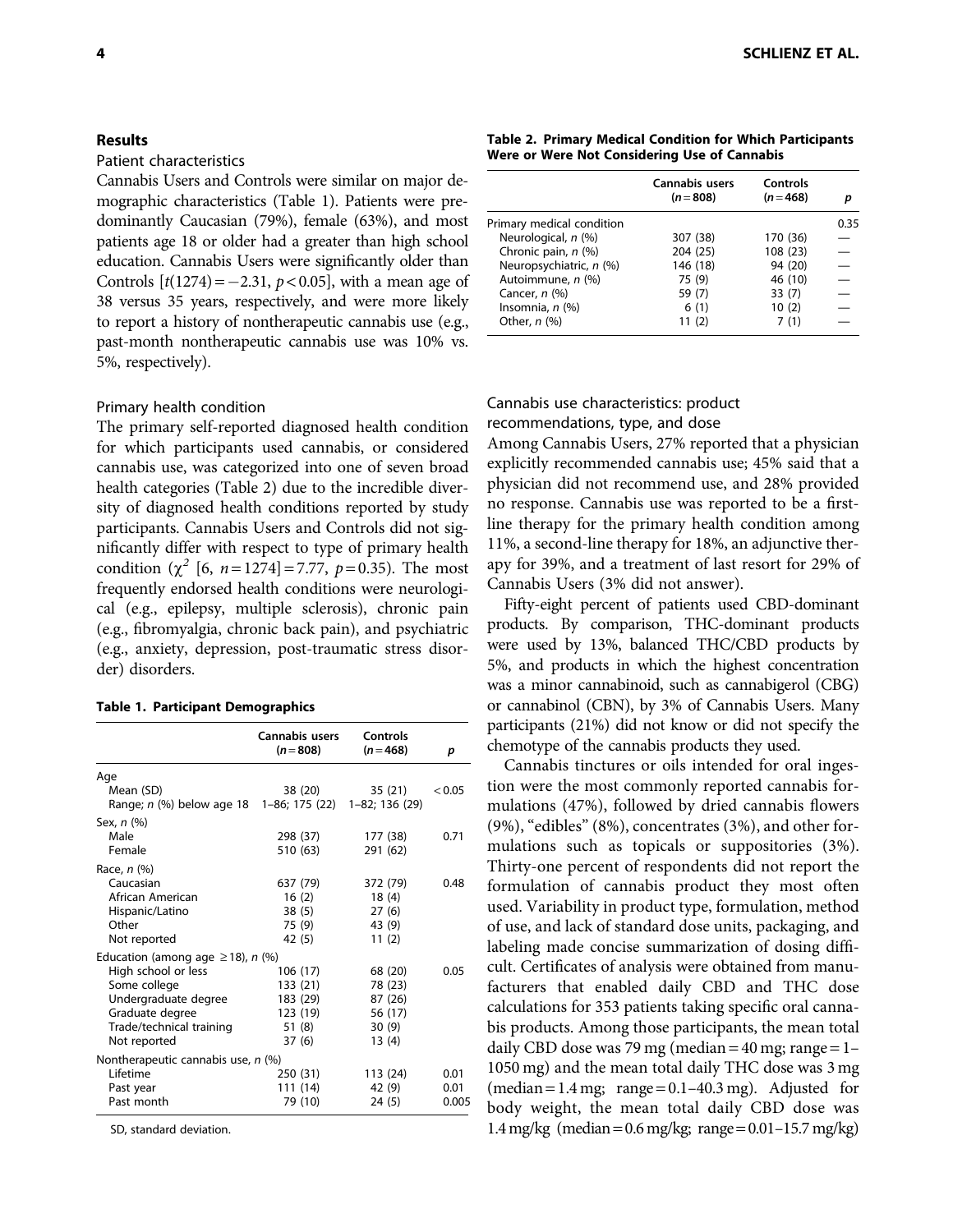and the mean total daily THC dose was 0.05 mg/kg  $(median = 0.02 \text{ mg/kg}; \text{range} = < 0.01 - 0.6 \text{ mg/kg}).$ 

# Baseline health symptoms

Cannabis Users had significantly better symptoms on most self-reported health assessments compared with Controls at baseline (Table 3).

Quality of life. On the WHOQOL-BREF, Cannabis Users reported greater quality of life (QOL)  $[t(1054)$  =  $-4.19$ ,  $p < 0.001$ ] and perceived health satisfaction  $[t(1045) = -4.14, p < 0.001]$ , and had significantly higher composite domain scores for physical health  $[t(1045) =$  $-3.52, p < 0.001$ ], psychological health  $[t(1045) = -4.87,$  $p < 0.001$ ], and social relationships  $[t(1025) = -3.05,$  $p < 0.01$ ], but exhibited comparable environmental health scores compared with Controls  $[t(1060) = -1.36, p = 0.18]$ .

Pain. Compared with Controls, Cannabis Users reported significantly lower average pain in the past month on the NPRS  $[t(1150) = 2.34, p < 0.05]$ , but did not differ on ratings of worst pain in the past month  $[t(11143) = 1.33, p = 0.18].$ 

Anxiety and depression. Cannabis Users had significantly lower scores on the Anxiety  $[t(1151) = 4.38]$ ,  $p < 0.001$ ] and Depression  $[t(1210) = 5.77, p < 0.001]$ subscales of the HADS compared with Controls.

Sleep. As assessed by the CSHQ, caregiver reports indicated that Cannabis Users under age 18 had better overall sleep habits  $[t(224)=2.90, p<0.01]$ , faster sleep onset  $[t(316) = 4.91, p < 0.001]$ , less frequent night awakenings  $[t(293) = 2.99, p < 0.01]$ , and fewer parasomnias  $[t(267) = 3.12, p < 0.01]$  compared with Controls under age 18. As assessed by the PSQI, adult Cannabis Users had greater sleep quality  $[t(938) = 3.96]$ ,  $p < 0.001$ ], shorter sleep latency  $[t(954) = 3.29, p < 0.01]$ , longer sleep duration  $[t(954) = 2.28, p < 0.05]$ , fewer sleep disturbances  $[t(951)=2.77, p<0.01]$ , and a

|  |  | Table 3. Group Comparison on Baseline General Health Outcomes |  |  |  |  |  |
|--|--|---------------------------------------------------------------|--|--|--|--|--|
|--|--|---------------------------------------------------------------|--|--|--|--|--|

|                                   | Cannabis user mean (SD) [n] | Controls mean (SD) [n] | p       | Cohen's d |
|-----------------------------------|-----------------------------|------------------------|---------|-----------|
| WHOOOL-BREF <sup>a</sup>          |                             |                        |         |           |
| Quality-of-life rating            | 3.5 (1.2) [674]             | 3.2 (1.2) [382]        | < 0.001 | 0.25      |
| Health satisfaction rating        | 2.4(1.1)[669]               | 2.1 (1.0) [378]        | < 0.001 | 0.29      |
| Physical health domain            | 12.1 (3.8) [671]            | 11.2 (3.6) [376]       | < 0.001 | 0.24      |
| Psychological domain              | 13.3 (3.3) [670]            | 12.2 (3.3) [377]       | < 0.001 | 0.33      |
| Social relationships domain       | 13.3 (4.0) [656]            | 12.5 (4.3) [371]       | < 0.01  | 0.19      |
| Environment domain                | 15.0 (3.2) [678]            | 14.8 (3.0) [384]       | 0.18    | 0.06      |
| NPRS <sup>a</sup>                 |                             |                        |         |           |
| Average pain                      | 3.9 (2.9) [742]             | 4.3 (3.0) [410]        | < 0.01  | 0.14      |
| Worst pain                        | 5.8 (3.6) [738]             | $6.1$ $(3.5)$ $[407]$  | 0.18    | 0.08      |
| HADS <sup>a</sup>                 |                             |                        |         |           |
| Anxiety subscale                  | 9.2 (5.2) [730]             | 10.5 (5.1) [423]       | < 0.001 | 0.25      |
| Depression Subscale               | $6.7(4.8)$ [771]            | 8.4(5.1)[441]          | < 0.001 | 0.34      |
| $CSHQ$ (child sleep) <sup>a</sup> |                             |                        |         |           |
| <b>Total score</b>                | 49.9 (10.6) [129]           | 54.3 (11.8) [97]       | < 0.01  | 0.39      |
| Bedtime resistance                | 11.4 (4.8) [172]            | 12.3 (5.1) [142]       | 0.08    | 0.18      |
| Sleep onset delay                 | 2.5 (1.0) [177]             | 3.1(1.2)[141]          | < 0.001 | 0.54      |
| Sleep duration                    | 2.5(1.3)[178]               | 2.6(1.4)[142]          | 0.73    | 0.07      |
| Sleep anxiety                     | $6.8$ (3.6) [162]           | $7.1$ (3.7) [131]      | 0.47    | 0.08      |
| Night wakenings                   | $7.1$ (2.5) [163]           | $8.1(2.9)$ [132]       | < 0.01  | 0.37      |
| Parasomnias                       | $6.7$ $(2.2)$ $[153]$       | $7.7(2.7)$ [116]       | < 0.01  | 0.41      |
| Sleep disordered breathing        | 2.0(1.0)[177]               | 2.1(1.2)[141]          | 0.48    | 0.09      |
| Daytime sleepiness                | 9.4 (2.5) [178]             | 9.9(3.1)[141]          | 0.08    | 0.18      |
| PSQI (adult sleep) <sup>a</sup>   |                             |                        |         |           |
| Global score                      | 8.9 (4.2) [501]             | 9.9 (4.2) [259]        | < 0.01  | 0.24      |
| Subjective sleep quality          | 1.5(0.9)[618]               | 1.7(0.9)[322]          | < 0.001 | 0.22      |
| Sleep latency                     | 1.6(1.1)[630]               | 1.8(1.0)[326]          | < 0.01  | 0.19      |
| Sleep duration                    | 0.9(1.1)[630]               | 1.1(1.1)[326]          | < 0.05  | 0.18      |
| Habitual sleep efficiency         | 1.0(1.2)[520]               | 1.1(1.3)[273]          | 0.29    | 0.08      |
| Sleep disturbances                | 1.8(0.6)[628]               | 1.9(0.6)[325]          | < 0.01  | 0.17      |
| Use of sleep medication           | 1.1(1.4)[624]               | 1.2(1.4)[317]          | 0.44    | 0.07      |
| Daytime dysfunction               | $1.2$ (0.7) [613]           | $1.1$ (0.7) [316]      | 0.17    | 0.14      |

<sup>a</sup>For the WHOQOL-BREF, higher scores indicate better outcomes, for all other measures, lower scores indicate better outcomes.

CSHQ, Children's Sleep Habits Questionnaire; HADS, Hospital Anxiety and Depression Scale; NPRS, Numeric Pain Rating Scale; PSQI, Pittsburgh Sleep Quality Index; WHOQOL-BREF, World Health Organization Quality of Life-BREF.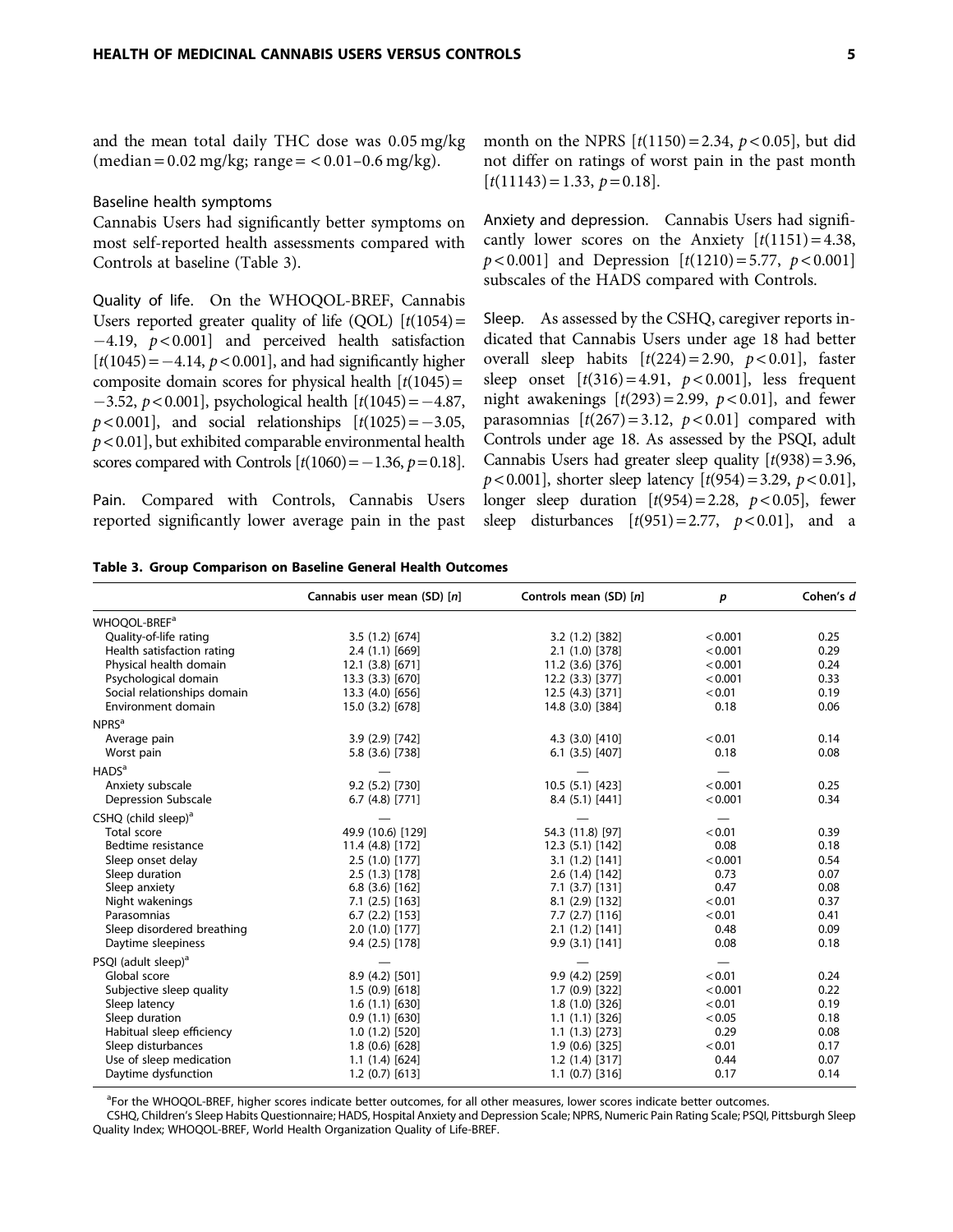Medications, health care utilization, and sick days. Results for all negative binomial count data appear in Table 4 and distribution of responses in Figure 1. Cannabis Users reported 14% fewer current prescription medications (95% confidence interval [CI]: 0.77– 0.96), 39% fewer past-month ED visits (95% CI: 0.44–0.84), and 46% fewer hospital admissions (95% CI: 0.34–0.87) than the Control group. Groups did not significantly differ in the number of OTC medications, past-month outpatient health care visits, or pastmonth sick days taken from work/school.

# Longitudinal health symptoms

Raw data for primary health symptoms at baseline and follow-up by medicinal cannabis use status are plotted in Figure 2 (see Supplementary Materials for marginal mean plots and sensitivity analyses evaluating alternative parameterizations). Consistent with the baseline analyses, significant between-person effects of medicinal cannabis use (i.e., average prevalence of medicinal cannabis use reported throughout the analyzed period) were observed for QOL ( $b = 0.35$ ,  $p < 0.001$ ), perceived health satisfaction ( $b = 0.35$ ,  $p < 0.001$ ), past-month average pain  $(b = -0.47, p < 0.05)$ , Anxiety  $(b = -1.58,$  $p < 0.001$ ), and Depression ( $b = -1.78$ ,  $p < 0.001$ ) subscales of the HADS, and PSQI Global Sleep Score  $(b=-1.15, p<0.01)$ . These effects reflected better health scores (e.g., lower anxiety) for individuals reporting medicinal cannabis use, on average, across

Table 4. Group Prediction of Medication Use, Past-Month Health Care Utilization, and Sick Days

| Dependent variable, (n)                 | Exp(B)            | 95% CI        | Likelihood<br>ratio $\chi^2$ |
|-----------------------------------------|-------------------|---------------|------------------------------|
| Predictor                               |                   |               |                              |
| Prescription medications, $(n=774)$     |                   |               | 7.71 <sup>a</sup>            |
| Group (cannabis users)                  | 0.86 <sup>a</sup> | $0.77 - 0.96$ |                              |
| Over-the-counter medications, $(n=763)$ |                   |               | 0.74                         |
| Group (cannabis users)                  | 1.06              | $0.93 - 1.22$ |                              |
| Outpatient visits, $(n = 731)$          |                   |               | 0.11                         |
| Group (cannabis users)                  | 1.03              | $0.89 - 1.19$ |                              |
| Emergency department visits, $(n=307)$  |                   |               | 9.31 <sup>a</sup>            |
| Group (cannabis users)                  | 0.61 <sup>a</sup> | $0.44 - 0.84$ |                              |
| Hospital admissions, $(n = 180)$        |                   |               | $6.35^{b}$                   |
| Group (cannabis users)                  | $0.54^{b}$        | 0.34-0.87     |                              |
| Sick days from school/work, $(n=675)$   |                   |               | 1.86                         |
| Group (cannabis users)                  | 0.83              | $0.63 - 1.09$ |                              |

 ${}^{\rm a}p$  < 0.01,  ${}^{\rm b}p$  < 0.05.

CI, confidence interval.

the reported period (i.e., averaging medicinal cannabis exposure over time).

Significant within-person effects of medicinal cannabis use (i.e., association of time-specific deviations in medicinal cannabis use such as initiation or cessation with health symptoms) were also observed for QOL ( $b = 0.22$ ,  $p$  < 0.01), perceived health satisfaction ( $b$  = 0.23,  $p$  < 0.01), past-month average pain  $(b = -0.42, p < 0.05)$ , pastmonth worst pain ( $b = -0.46$ ,  $p < 0.05$ ), and the Anxiety ( $b = -1.56$ ,  $p < 0.001$ ) and Depression ( $b = -1.87$ ,  $p$ <0.001) subscales of the HADS. These withinperson effects each reflected improved health scores during specific assessment periods in which medicinal cannabis was reported compared with assessment periods in which it was not reported for individual participants (i.e., indicating that initiation of medicinal cannabis use, on average, was associated with improved symptoms and cessation of medicinal cannabis use, on average, was associated with worse symptoms on these variables).

A sensitivity analysis was conducted to determine if missing data contributed to the observed results. No significant differences between participants providing followup data and those without were observed in age ( $p = 0.99$ ), gender ( $p=0.54$ ), race ( $p=0.52$ ), report status (self vs. observer) ( $p = 0.58$ ), or any of the global health measures analyzed ( $p$  values  $> 0.16$ ). Participants reporting current medicinal cannabis use at baseline were more likely to provide a follow-up assessment (odds ratio  $[OR] = 1.40$ ,  $p = 0.008$ ). Sensitivity models in which only participants with follow-up data were analyzed found between- and within-subject associations in the same direction and significance as the primary models are reported above.

Qualitative information was coded from 67 participants who reported discontinuation at some point during the longitudinal period. Over half (55%) cited financial concerns as a reason for discontinuation. Other reasons for discontinuation included legal/ employment restrictions (16%), no benefit (13%), and negative health consequences (13%).

# **Discussion**

Decisions surrounding medicinal cannabis use are challenging for both clinicians and patients due to the diversity of products, abuse liability of cannabis, potential product contamination or label inaccuracies, complicated regulatory structure, and dearth of controlled clinical trials on defined products for targeted health indications. $<sup>1</sup>$  In this study, Cannabis Users</sup> reported better health and QOL, and less health care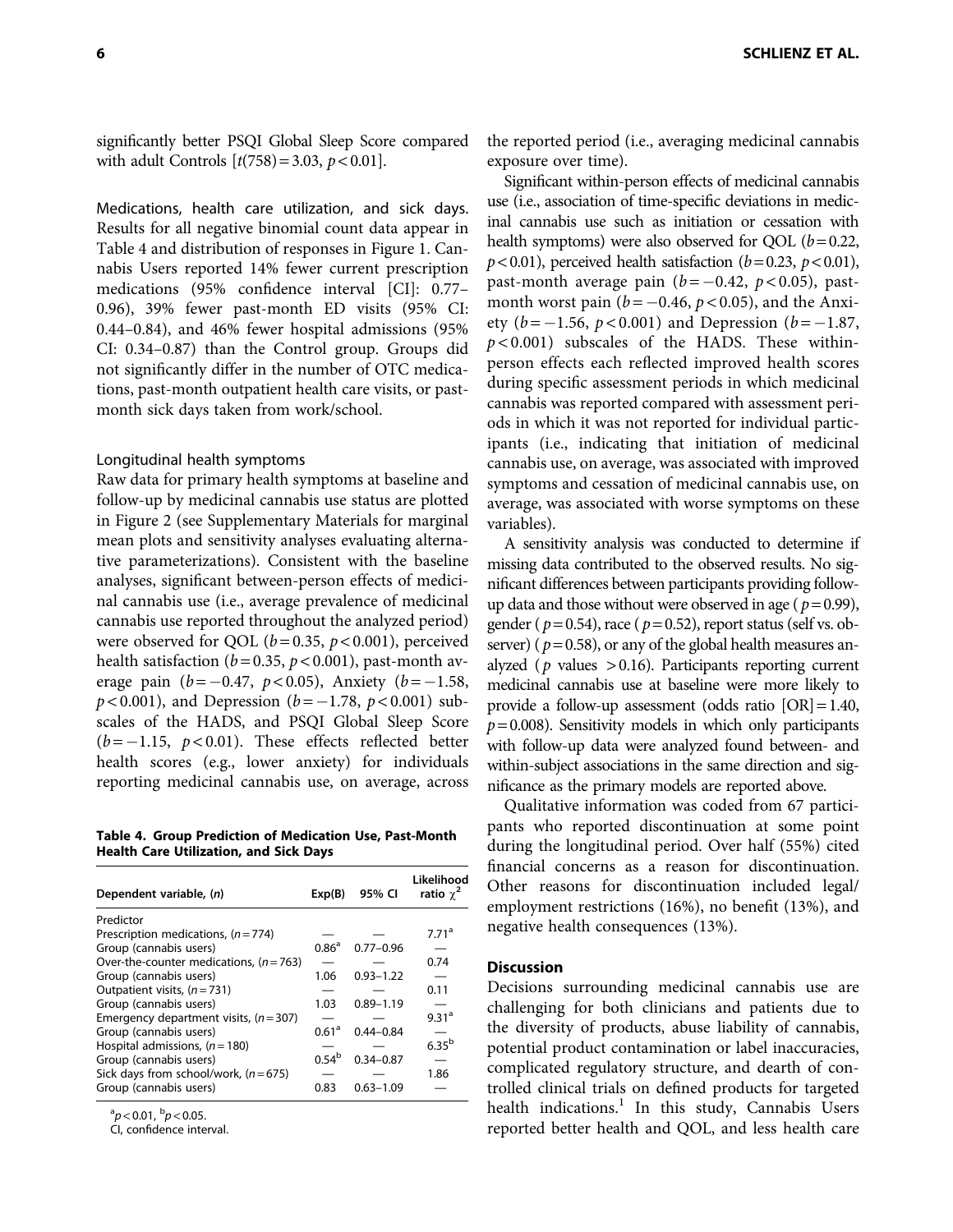

utilization compared with largely comparable Controls. The observed clinical benefit associated with medicinal cannabis use in this study is consistent with other observational studies.<sup>19,23,33–35</sup> That only 27% of participants reported that a physician explicitly recommended medicinal cannabis use is somewhat concerning. Increased physician involvement in medicinal cannabis decision making is desirable for patient safety as well as for monitoring, recording, and disseminating clinical outcomes. This study extends prior research by including a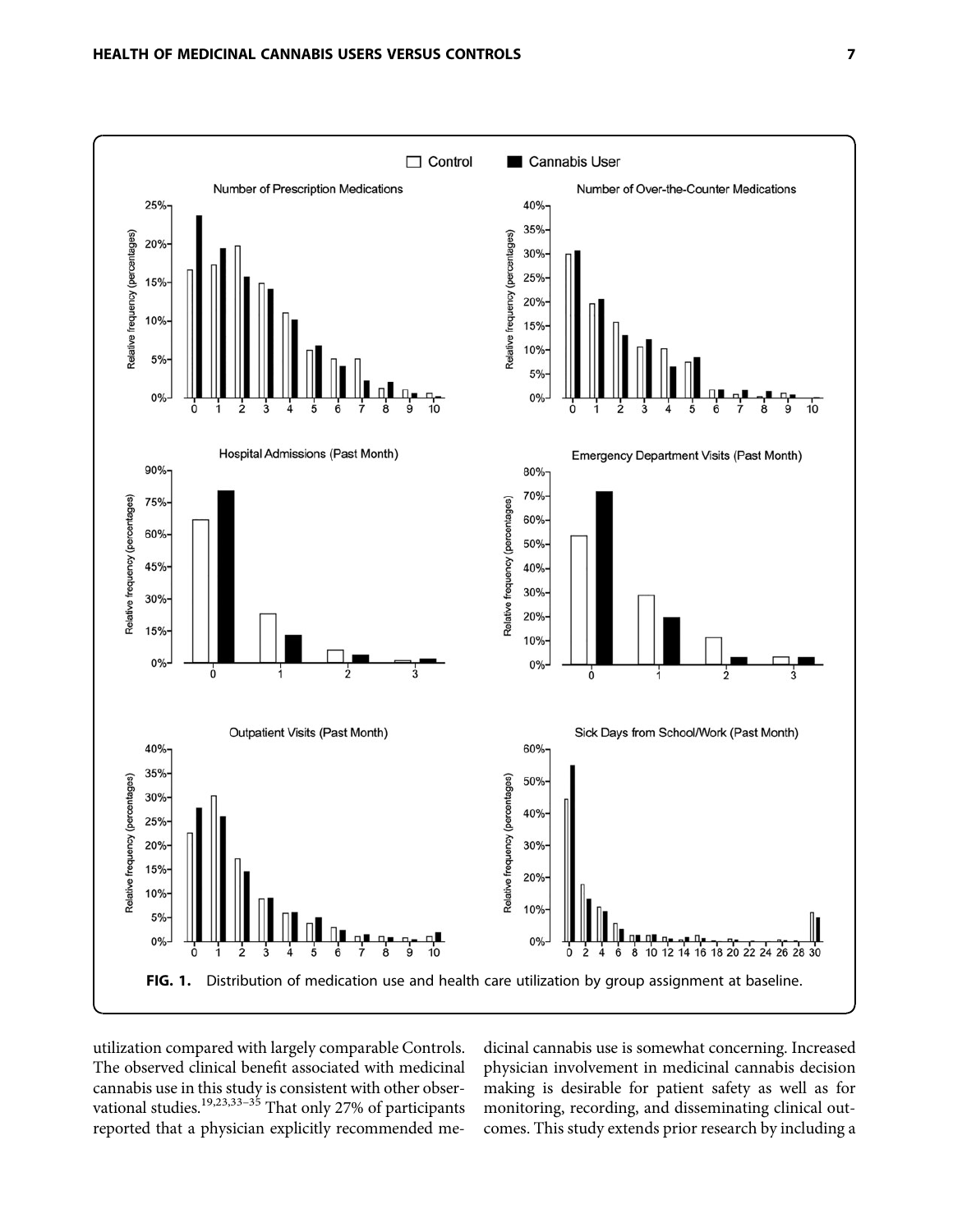

FIG. 2. Observed values for health outcomes at baseline and follow-up by medicinal cannabis use status. Plotted are values for the Control group who initiated cannabis use in follow-up (solid circle/solid line), Cannabis User group who continued use in follow-up (solid square/solid line), Control group who did not initiate use in follow-up (open circle/dotted line), and Cannabis Group that discontinued use in follow-up (open square/dotted line). For baseline groupings, individuals who did not provide follow-up data were treated as belonging in the nonuse group for presentation purposes. Y-axis legends reflect total scale range. Dotted line on HADS-A and HADS-D represent clinical cutoff for patient follow-up. Individual sample sizes range from 22 to 523 depending on the time point, group, and assessment depicted. Error bars are standard error. HADS, Hospital Anxiety and Depression Scale.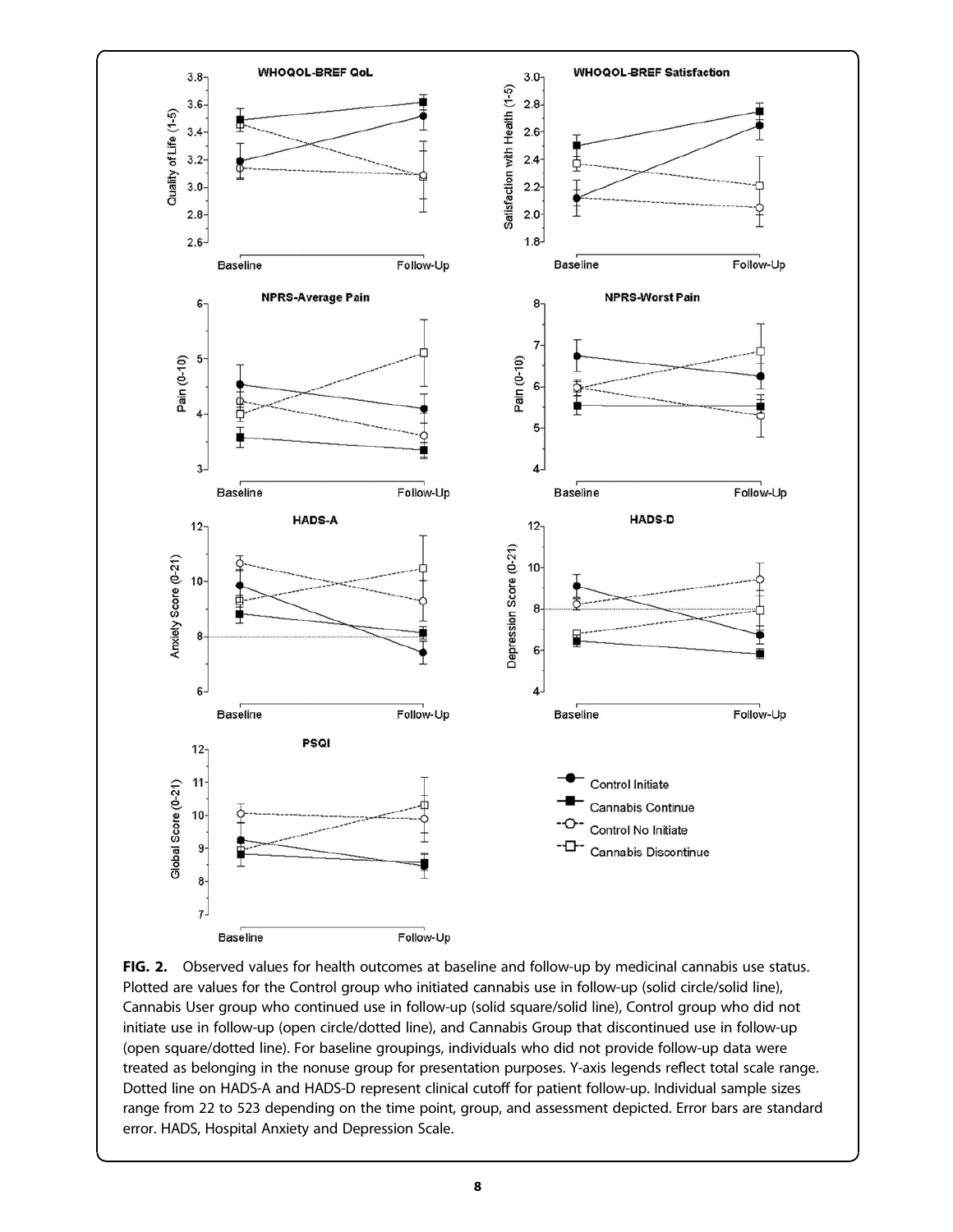large sample size, both child and adult patients, only individuals who self-reported a diagnosed health problem, assessment of multiple health domains, and a control group.

CBD-dominant products were used at a higher rate relative to THC-dominant products, and doses of CBD (mean 79 mg; 1.4 mg/kg) and THC (mean 3 mg; 0.5 mg/kg) used tended to be lower than what has been used in prior human laboratory studies and clinical trials. For comparison, the recommended maintenance dosage (listed on the package insert) for Epidiolex in the treatment of rare seizure disorders is 10–20 mg/kg/day. The recommended starting dose of dronabinol (listed on the package insert) is 5 mg/day for the treatment of anorexia in adults with HIV/AIDS and is 20–30 mg/day for adults who have nausea or emesis associated with chemotherapy. Of note, most participants in this study were using cannabis for health conditions other than the FDAapproved uses of CBD or THC, and for which effective doses have not been determined in controlled clinical trials.

An additional contribution of this study was the evaluation of prospective changes in health symptoms following initiation, cessation, or maintenance of medicinal cannabis product use. These analyses indicated significant within-person effects, in addition to the between-person effects observed between Cannabis Users and Controls at baseline. Within-person change reflected the observation that initiation of medicinal cannabis use resulted in significant increases in QOL and health satisfaction as well as decreases in anxiety and depression that were comparable in magnitude to the difference between Cannabis Users and Controls observed at baseline. Similarly, maintenance on medicinal cannabis in the Cannabis User group resulted in sustained improvements on these measures, whereas cessation of use often resulted in a decrease in health and QOL indicating that stopping medicinal cannabis use was associated with a diminishing or rebound of effect. Notably, pain and sleep showed less robust impacts when evaluated in this longitudinal setting. This outcome is not entirely surprising given that the cross-sectional comparisons for these measures made at baseline were consistent with smaller magnitude differences. Additionally, evidence for the opioid-sparing effects of cannabis products on moderate or severe chronic pain have been mixed, as noted in the introduction. It is also possible that the magnitude (and potential direction) of these effects

will vary depending on the chronic health condition evaluated (e.g., see evidence of specific sleep-related motives for medicinal cannabis use among individuals with  $PTSD<sup>36</sup>$ ).

Several methodological limitations must be acknowledged. The study was conducted with a convenience sample of individuals registered with the Realm of Caring Foundation who were willing to complete a research assessment; thus, this sample may not be representative of medicinal cannabis users broadly. In addition, biases may be represented in both groups. Specifically, individuals in the cannabis group likely already observed a benefit from use and continued to use medicinal cannabis products for this reason. On the other hand, individuals in the control group were those seeking information regarding medicinal cannabis products, and therefore have both unresolved symptomatology and at least some belief that cannabis may improve those symptoms. High rates of missing data were also observed during the prospective portion of the study. This attrition is likely attributable to study-related factors, including the relatively modest incentives (i.e., probabilistic payments) and the exclusive use of reminder emails to encourage compliance. Sensitivity analyses indicated that individuals with missing data did not significantly differ on demographic factors or the health-related symptoms analyzed and evaluation of longitudinal health symptoms in a completion-only group revealed similar findings. Nevertheless, future efforts to improve retention should be explored (e.g., closer monitoring or an escalating incentive schedule for long-term adherence). Last, the effect sizes observed were generally small in magnitude (most Cohen's  $d$  0.20-to-0.30). The clinical significance of these differences are difficult to assess due to reliance on self-report versus clinician assessment or objective measures of health, the heterogeneity of the sample with respect to health condition, the type of cannabis products being used, and the manner in which products were used (dosing regimen as well as physician supervision of use). It is important that additional research on the magnitude and clinical viability of these effects be conducted in more controlled clinical settings in which known and consistent dosing and product types are utilized.

The key finding of this study is that medicinal cannabis use was associated with more positive ratings of health and QOL, assessed across multiple domains. Prospective analyses found that Controls showed improvement in health and QOL if they initiated medicinal cannabis use, and that Cannabis Users showed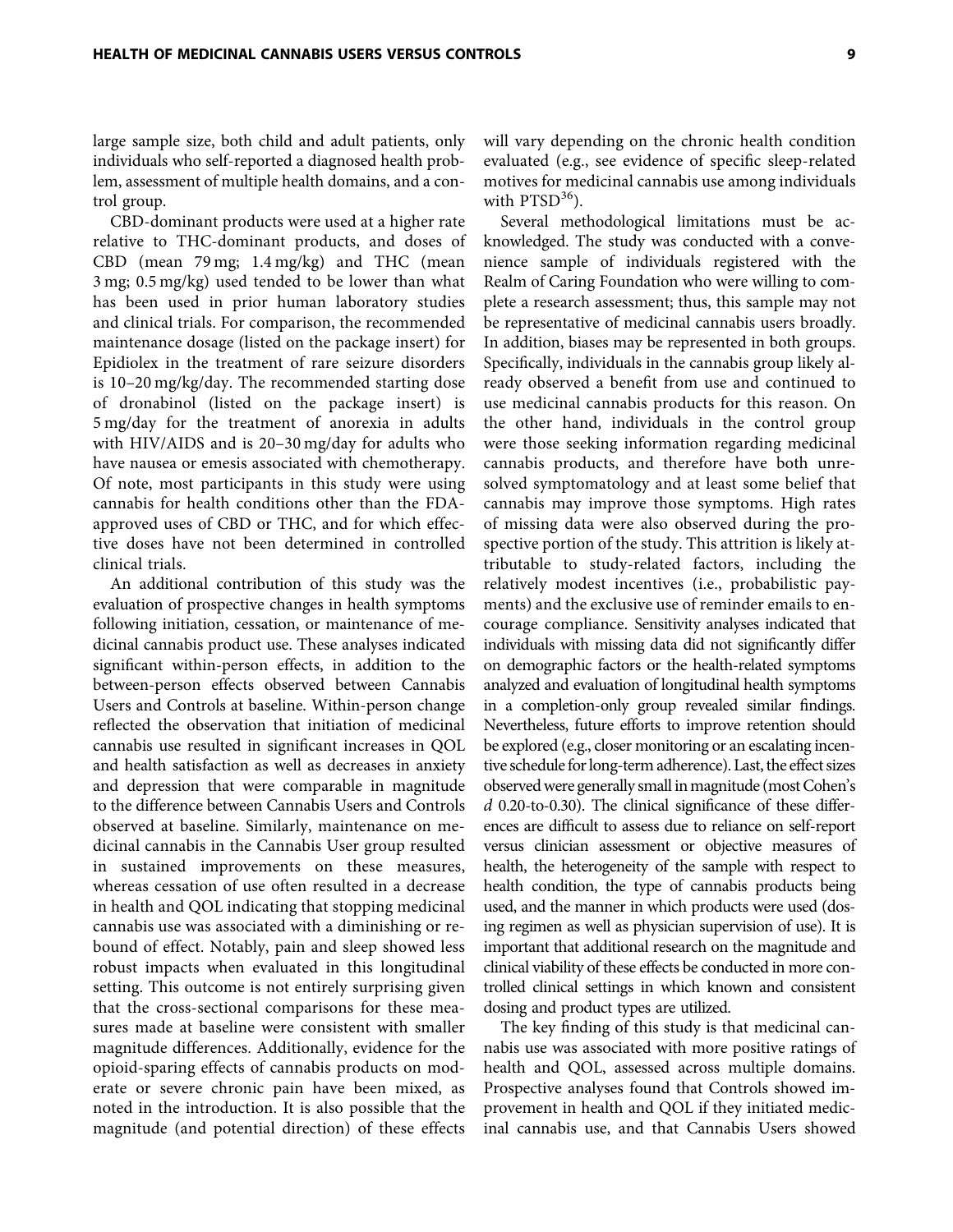diminished health and QOL if they stopped cannabis use. Because of this, we hypothesize that these group differences were related to the use of medicinal cannabis products. That said, due to the aforementioned limitations, the results of this study do not provide definitive evidence that cannabis is an effective therapeutic. Rather, the results clearly indicate that additional research should be conducted to further evaluate the observed data in more targeted, representative subpopulations of cannabis users. Such studies can be used to identify specific health conditions, product types, and doses that are appropriate for evaluation in controlled clinical trials. Although the current design included a control group to improve interpretation, future observational studies should consider the use of Ecological Momentary Assessment technology (i.e., repeated sampling of behavior in real time) and/or corroboration of patient self-reports with collateral data from additional sources such as electronic medical records or direct reporting from the physician or other health professional caring for the patient.

### Acknowledgments

The authors wish to thank the study participants for contributing their time and the staff at the Realm of Caring Foundation and Johns Hopkins University who contributed to this project.

### Author Disclosure Statement

Dr. Bonn-Miller is an employee of Canopy Growth Corporation, during which time he has received stock options. He serves on the Board of Directors for Aus-Cann Group Holdings Limited, was a prior employee of Zynerba Pharmaceuticals, and he has received consulting fees from Tilray Inc. Dr. Vandrey has received compensation as a consultant or advisory board member from Zynerba Pharmaceuticals, Canopy Health Innovations Inc., and FSD Pharma.

# Funding Information

This study was funded by the Realm of Caring Foundation. Additional funding was provided by NIH/NIDA Training Grant T32-DA07209 (support for Drs. Schlienz and Strickland).

# Supplementary Material

Supplementary Data Supplementary Figure S1 Supplementary Figure S2 Supplementary Figure S3

### References

- 1. Vandrey R. The cannabis conundrum: steering policy and medicine with insufficient data. Int Rev Psychiatry. 2018;30:181–182.
- 2. ProCon. Number of legal medical marijuana patients in the U.S. as of May 2018, by state. 2018; [https://www.statista.com/statistics/585154/us-legal](https://www.statista.com/statistics/585154/us-legal-medical-marijuana-patients-state/)[medical-marijuana-patients-state/.](https://www.statista.com/statistics/585154/us-legal-medical-marijuana-patients-state/) Accessed April 3, 2019.
- 3. Realm of Caring. Qualifying Conditions for a Medical Marijuana Card by State. 2019; https://rebrand.ly/roc-state-med-conditions. Accessed April 9, 2019.
- 4. Radwan MM, Elsohly MA, Slade D, et al. Biologically active cannabinoids from high-potency Cannabis sativa. J Nat Prod. 2009;72:906–911.
- 5. Morales P, Hurst DP, Reggio PH. Molecular targets of the phytocannabinoids: a complex picture. Prog Chem Org Nat Prod 2017;103:103–131.
- 6. Mechoulam R, Gaoni Y. The absolute configuration of delta-1 tetrahydrocannabinol, the major active constituent of hashish. Tetrahedron Lett. 1967;12:1109–1111.
- 7. Bergamaschi MM, Queiroz RH, Zuardi AW, et al. Safety and side effects of cannabidiol, a Cannabis sativa constituent. Curr Drug Saf. 2011;6: 237–249.
- 8. Schoedel KA, Szeto I, Setnik B, et al. Abuse potential assessment of cannabidiol (CBD) in recreational polydrug users: a randomized, double-blind, controlled trial. Epilepsy Behav. 2018;88:162–171.
- 9. Hasin DS, Sarvet AL, Cerda M, et al. US adult illicit cannabis use, cannabis use disorder, and medical marijuana laws: 1991–1992 to 2012–2013. JAMA Psychiatry. 2017;74:579–588.
- 10. Hasin DS, Saha TD, Kerridge BT, et al. Prevalence of marijuana use disorders in the United States between 2001–2002 and 2012–2013. JAMA Psychiatry. 2015;72:1235–1242.
- 11. Shover CL, Davis CS, Gordon SC, et al. Association between medical cannabis laws and opioid overdose mortality has reversed over time. Proc Natl Acad Sci U S A. 2019;116:12624–12626.
- 12. Bachhuber MA, Saloner B, Cunningham CO, et al. Medical cannabis laws and opioid analgesic overdose mortality in the United States, 1999–2010. JAMA Intern Med. 2014;174:1668–1673.
- 13. Campbell G, Hall WD, Peacock A, et al. Effect of cannabis use in people with chronic non-cancer pain prescribed opioids: findings from a 4-year prospective cohort study. Lancet Public Health. 2018;3: e341–e350.
- 14. Liang D, Bao Y, Wallace M, et al. Medical cannabis legalization and opioid prescriptions: evidence on US Medicaid enrollees during 1993–2014. Addiction. 2018;113:2060–2070.
- 15. Salomonsen-Sautel S, Min SJ, Sakai JT, et al. Trends in fatal motor vehicle crashes before and after marijuana commercialization in Colorado. Drug Alcohol Depend. 2014;140:137–144.
- 16. Kim HS, Hall KE, Genco EK, et al. Marijuana tourism and emergency department visits in colorado. N Engl J Med. 2016;374:797–798.
- 17. Yang W, Zilov A, Soewondo P, et al. Observational studies: going beyond the boundaries of randomized controlled trials. Diabetes Res Clin Pract. 2010;88 Suppl 1:S3–S9.
- 18. Dreyer NA, Tunis SR, Berger M, et al. Why observational studies should be among the tools used in comparative effectiveness research. Health Aff. 2010;29:1818–1825.
- 19. Bonn-Miller MO, Boden MT, Bucossi MM, et al. Self-reported cannabis use characteristics, patterns and helpfulness among medical cannabis users. Am J Drug Alcohol Abuse. 2014;40:23–30.
- 20. Cranford JA, Arnedt JT, Conroy DA, et al. Prevalence and correlates of sleep-related problems in adults receiving medical cannabis for chronic pain. Drug Alcohol Depend. 2017;180:227–233.
- 21. Davis AK, Walton MA, Bohnert KM, et al. Factors associated with alcohol consumption among medical cannabis patients with chronic pain. Addict Behav. 2018;77:166–171.
- 22. Haug NA, Padula CB, Sottile JE, et al. Cannabis use patterns and motives: a comparison of younger, middle-aged, and older medical cannabis dispensary patients. Addict Behav. 2017;72:14–20.
- 23. Suraev A, Lintzeris N, Stuart J, et al. Composition and use of cannabis extracts for childhood epilepsy in the Australian community. Sci Rep. 2018;8:10154.
- 24. The WHOQOL Group. Development of the World Health Organization WHOQOL-BREF quality of life assessment. Psychol Med. 1998;28:551–558.
- 25. McCaffery M, Beebe A. Pain: clinical manual for nursing practice. C.V. Mosby Company: St. Louis, MO, 1989.